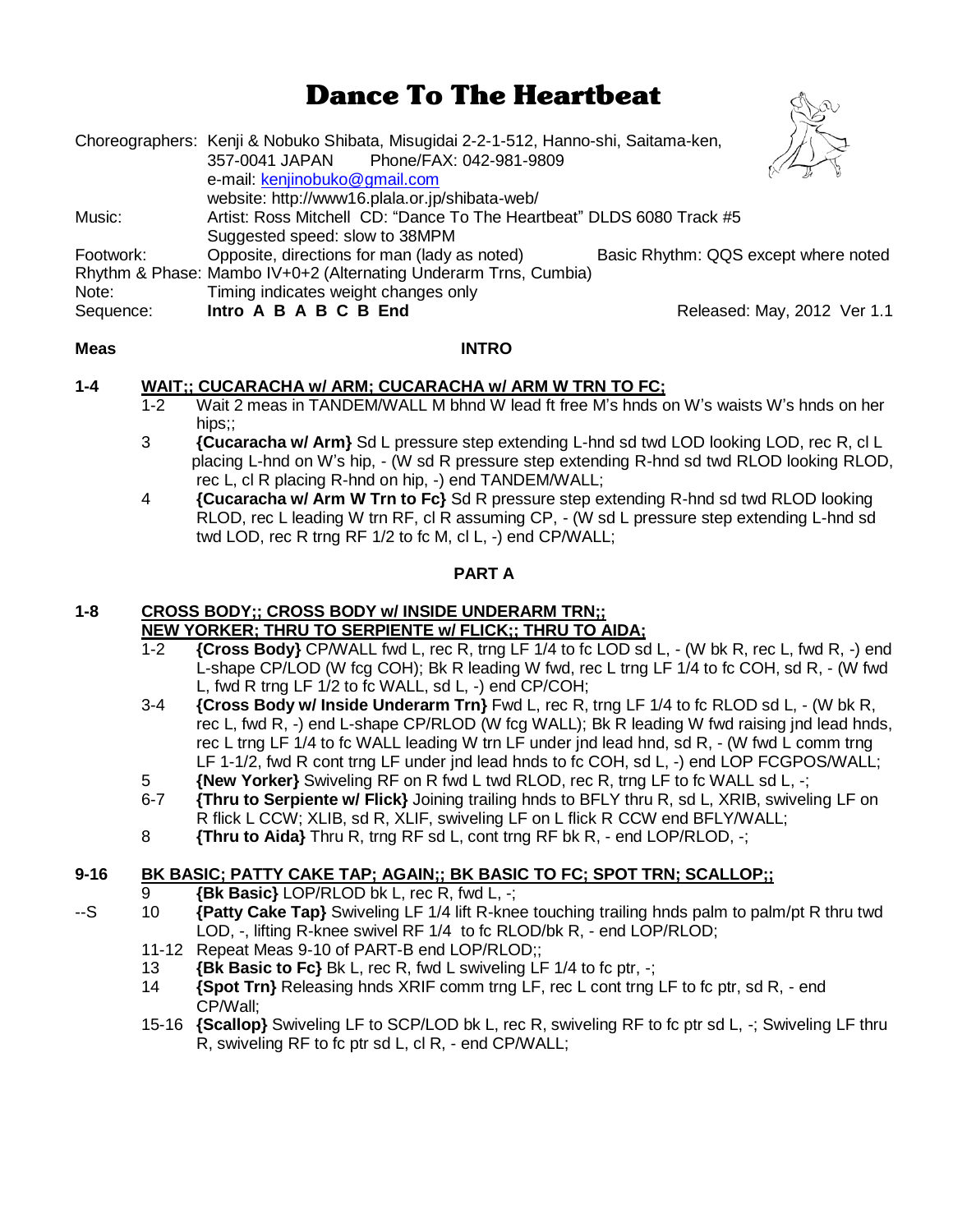#### **PART B**

## **1-8 HALF BASIC; ALTERNATING UNDERARM TRNS;;; OPEN BREAK TO CUMBIA TWICE;;;;**

1 **{Half Basic}** CP/Wall Fwd L, rec R, sd L releasing trailing hnds & raising jnd lead hnds, -;

- 2-4 **{Alternating Underarm Trns}** Bk R slightly across body leading W trn RF, rec L, sd R joining trailing hnds, - (W XLIF under jnd lead hnds comm trng RF, rec R cont trng RF to fc ptr, sd L,-) end momentary in BFLY/WALL; Raising jnd trailing hnds XLIF under trailing hnds comm trng RF, rec R cont trng RF to fc ptr, sd L, - (W bk R slightly across body, rec L, sd R, -) end momentary in BFLY/WALL; Bk R slightly across body leading W trn RF, rec L, sd R joining trailing hnds, - (W XLIF under jnd lead hnds comm trng RF, rec R cont trng RF to fc ptr, sd L, -) end in BFLY/WALL;
- 5-6 **{Open Break to Cumbia Twice}** Joining R-hnds apt L, rec R, fwd L small step leading W spiral LF, - (W apt R, rec L, fwd R spiraling LF full 3/4 to fc LOD & comm rolling LF to M's R-sd, -); Releasing R-hnds trng RF 1/4 to fc RLOD bk R across body, XLIF, sd R twd COH, - (W sd L, XRIF, sd L twd COH) end OP FCG POS/RLOD R-hnds jnd;
- 7-8 Repeat Meas 5-6 of PART-B starting from OP FCG POS/RLOD & end OP FCG POS/COH;;

## **9-16 CROSS BODY w/ KNEE LIFT;; NEW YORKER; SWIVEL 2 & PULL BK; SWIVEL TOG 3; NEW YORKER IN 4; NEW YORKER; SPOT TRN;**

- 9-10 **{Cross Body w/ Knee Lift}** Assuming CP/COH fwd L, rec R, trng LF 1/4 to fc RLOD sd L, (W bk R, rec L, fwd R checking, slide R bk lifting L-knee) end L-shape CP/RLOD (W fcg WALL); Bk R leading W fwd, rec L trng LF 1/4 to fc WALL, sd R, - (W fwd L, fwd R trng LF 1/2 to fc COH, sd L, -) end LOP FCG POS/WALL;
- 11 **{New Yorker}** Swiveling RF to fc RLOD fwd L, rec R, swiveling LF to fc ptr sd L joining trailing hnds, - end BFLY/WALL;
- QQ&S 12 **{Swivel 2 & Pull Bk}** Swiveling RF sd & fwd R, swiveling LF sd & fwd L/pushing each other slide R bk, sd L leaning upper body slightly fwd, -;
	- 13 **{Swivel Tog 3}** Swiveling RF sd & slightly fwd R, swiveling LF sd & slightly fwd L, swiveling RF sd & slightly fwd R, -;
- QQQQ 14 **{New Yorker in 4}** Swiveling RF to fc RLOD fwd L, rec R, swiveling LF to fc ptr sd L checking touching trailing hnds, rec R end BFLY/WALL;
	- 15 **{New Yorker}** Swiveling RF to fc RLOD fwd L, rec R, swiveling LF to fc ptr sd L, end LOP FCG POS/WALL;
	- 16 **{Spot Trn}** Releasing hnds XRIF comm trng LF, rec L cont trng LF to fc ptr, sd R, end OP FCG POS/Wall;

#### **PART C**

#### **1-8 PROG BASIC FWD & BK;; CHASE TRN HALF;; TANDEM DO-SI-DO TO LOP;; BK BREAK TO FC; UNDERARM WALK AROUND TRN TO FC;**

- 1-2 **{Prog Basic Fwd & Bk}** OP FCG POS/WALL joining both hnds fwd L, rec R, bk L, -; Bk R, rec L, fwd  $R_{\cdot}$  -:
- 3-4 **{Chase Trn Half}** Releasing both hnds fwd L trng RF 1/2 to fc COH, rec R, fwd L, (W bk R, rec L, fwd R, -) end TANDE/COH M IF of W; Fwd R trng LF 1/2 to fc WALL, rec L, fwd R, - (W fwd L trng RF 1/2 to fc WALL, rec R, fwd L, -) end TANDEM/WALL M bhnd W;
- 5-6 **{Tandem Do-Si-Do to LOP}** Sd L, cl R, fwd L, (W sd R, cl L, bk R, -) end TANDEM/WALL W offset to his R; Sd R, cl L, bk R small step joining lead hnds, - (W sd L, cl R, fwd L small step, -) end LOP/WALL;
- 7 **{Bk Break to Fc}** Bk L, rec R, fwd L trng LF 1/4 to fc LOD, (W bk R, rec L, fwd R trng RF 1/4 to fc RLOD, -) end LOP FCG POS/LOD;
- 8 **{Underarm Walk Around Trn to Fc}** Bk R raising jnd lead hnds, rec L trng LF 1/4, cl R, (W fwd L comm trng RF, fwd R cont trng RF to fc M & WALL, cl L, ) end BFLY/COH;

#### **9-16 PROG BASIC FWD & BK;; CHASE TRN HALF;; TANDEM DO-SI-DO TO LOP;; BK BREAK TO FC; UNDERARM WALK AROUND TRN TO FC;**

9-16 Repeat Meas 1-8 of PART-C starting from BFLY/COH and end in CP/WALL;;;;;;;;